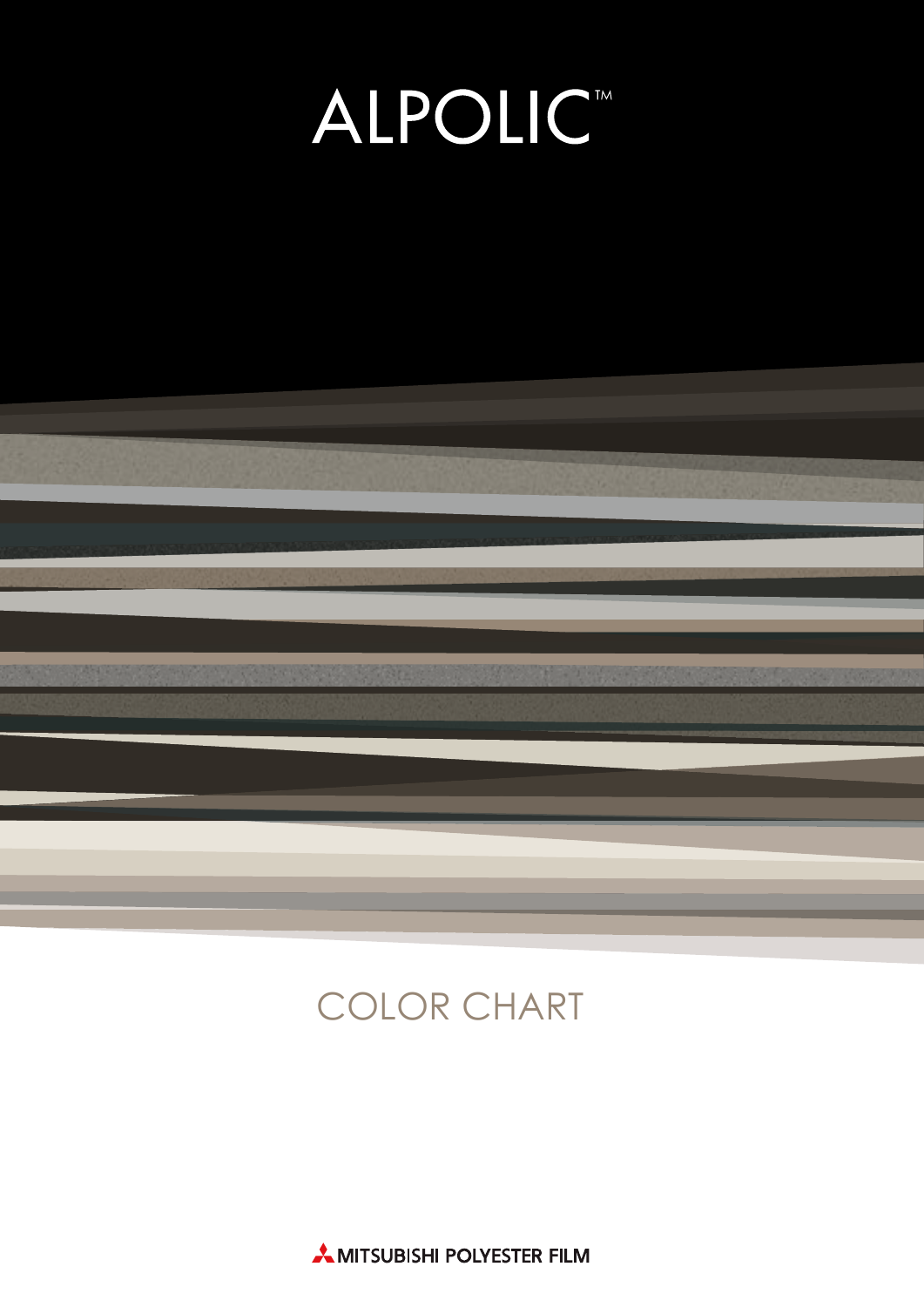## **ALPOLIC**<sup>™</sup>

### EINER DER WELTWEIT FÜHRENDEN HERSTELLER VON ALUMINIUM-VERBUNDPLATTEN FÜR DIE ARCHITEKTUR

### **Eine starke Marke für starke Partner und große Projekte**

ALPOLICTM ist eine Marke der Mitsubishi Plastics, Inc. Seit über 45 Jahren vertrauen Architekten weltweit auf unsere Qualitätsprodukte für die Gebäudefassade: Neben unserer Innovationsstärke bieten wir die weltweit größte Auswahl an Oberflächen, eine höchste Umweltverträglichkeit sowie eine exzellente Produktqualität.

### **Trendsetter in vielen Bereichen**

Mit zahlreichen Innovationen hat ALPOLICTM in den vergangenen Jahren die Trends im Markt maßgeblich beeinflusst:

- Erster Anbieter von Aluminium-Verbundplatten mit Dekoroberflächen, natürlichen Metallen und echtem Eloxal im Bandbeschichtungsverfahren
- Einziger Anbieter von A2 bis 2 Meter Breite
- Höchster Brandschutz: Alle Aluminium-Verbundplatten sind standardmäßig in der Güteklasse ALPOLICTM /fr (schwer entflammbar) ALPOLICTM /fr und in ALPOLICTM /A2 (nicht brennbar) lieferbar
- Größte Auswahl an Farben und Oberflächen weltweit

### **Bis zu 20 Jahre Qualitäts-Garantie dank LUMIFLONTM**

ALPOLICTM verwendet für seine Farbbeschichtungen ausschließlich LUMIFLONTM, basierend auf einer Fluorpolymerbeschichtung (FEVE).

### Die Vorteile:

- Hohe Farbbeständigkeit und Kratzfestigkeit
- Herausragende UV-, Licht- und Wetterbeständigkeit sowie Schmutzresistenz
- Schutz vor Feuchtigkeit, Korrosion, Oxidation, Säure
- Einzige Beschichtung, die sowohl für Coil-Coating-Verfahren als auch für Spritzlackierung geeignet ist und für beide Verfahren eine gleichbleibend hohe Farbbeständigkeit gewährleistet
- Keine andere Technologie ermöglicht so viele Farbtöne und Glanzgrade – von Matt bis Hochglanz
- Bis zu 20 Jahren Garantie

Sunrise Silver Für weitere Informationen kontaktieren Sie uns direkt oder besuchen Sie uns auf www.alpolic.com.

For more information please contact us or visit www.alpolic.com.

### A WORLDWIDE LEADING MANUFACTURER OF ALUMINUM COMPOSITE PANELS FOR THE ARCHITECTURE

### **A strong brand for strong partners and large projects**

ALPOLICTM is a brand of Mitsubishi Plastics, Inc. For more than 45 years, architects worldwide have been relying on our high-quality products for the building facade: In addition to our innovative strength, we offer the world's largest selection of surfaces with products that are extremely environmentally friendly and of excellent quality.

### **Trendsetter in many areas**

In recent years, numerous ALPOLIC™ innovations have had a significant influence on market trends:

- First supplier of aluminium composite panels with decorative surfaces, natural metals and genuine anodized aluminum in the coil-coating process
- Only supplier of A2 in 2-meter width
- Maximum fire protection: All aluminum composite panels are available as standard in ALPOLIC™/fr (flame retardant) ALPOLIC™/fr and ALPOLIC™/A2 (non-flammable) grades
- Largest selection of colors and finishes worldwide

### **Up to 20 years quality guarantee thanks to LUMIFLONTM**

For its color coatings, ALPOLIC™ exclusively uses LUMIFLONTM, based on a fluoropolymer coating (FEVE).

The advantages:

- 
- dirt resistance
- Protection against moisture, corrosion, oxidation and acid
- The only coating that is suitable both for coil-coating processes and spray painting, guaranteeing consistently high color stability for both processes
- No other technology allows so many shades and gloss levels – from matte to high gloss
- Up to 20 years warranty

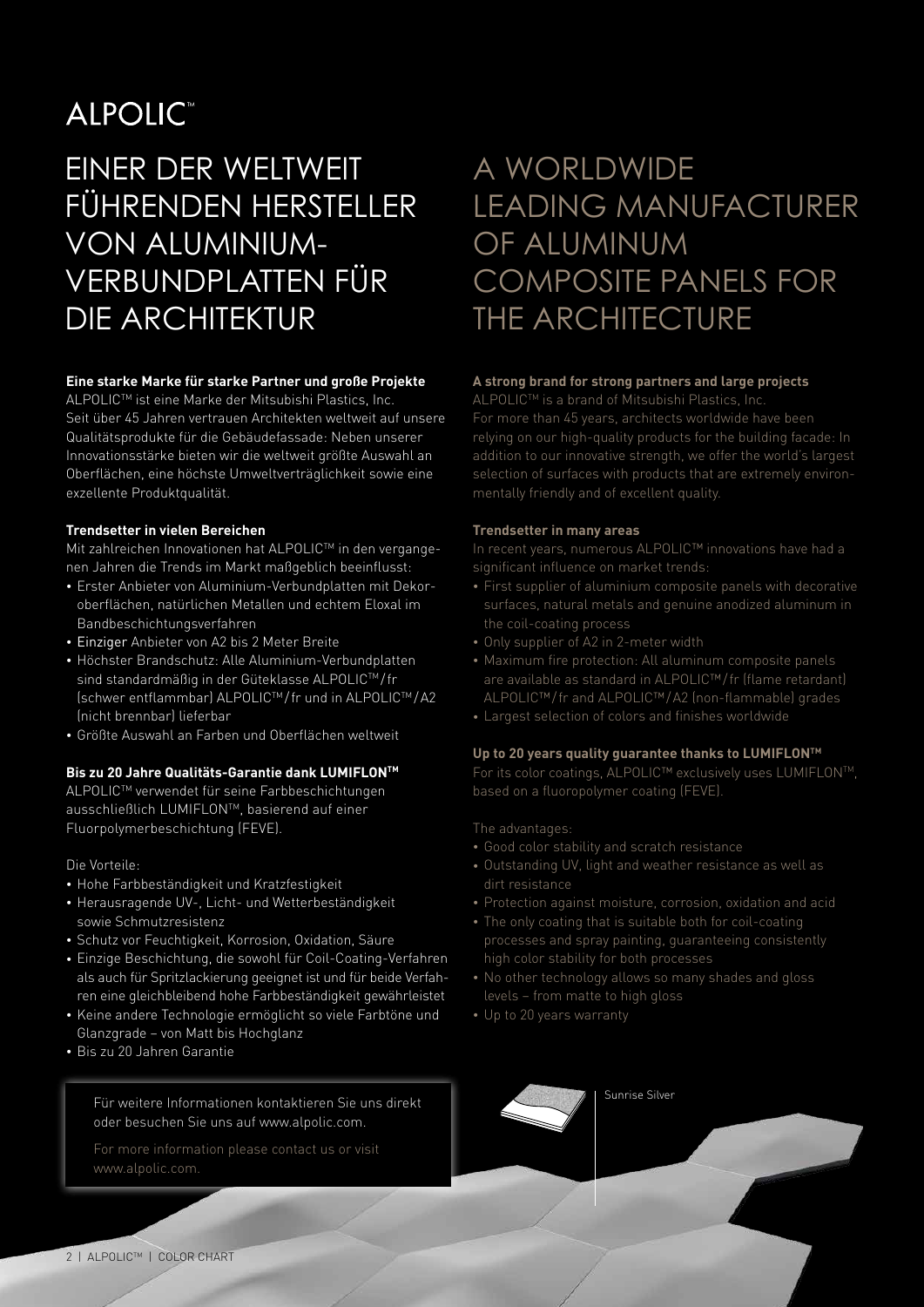### ALPOLIC" ELEGANT COLORS



DE-MA9100-G30 Pure White

DE-MA9102-G30 Cream White



DE-MA7104-G30 Light Gray

DE-MA7105-G30 Anthracite Gray



DE-MA7991-G30 Charcoal



DE-MA9326-G30 Ink Black

## ALPOLIC<sup>®</sup> CLASSIC COLORS



DE-MA9101-G30 Traffic White

DE-MD9500-G30 Anodic Silver

**Glanzgrad**  Alle abgebildeten Farben haben einen Glanzgrad von 30%.

**Gloss rate**  All listed colors have a gloss rate of 30%.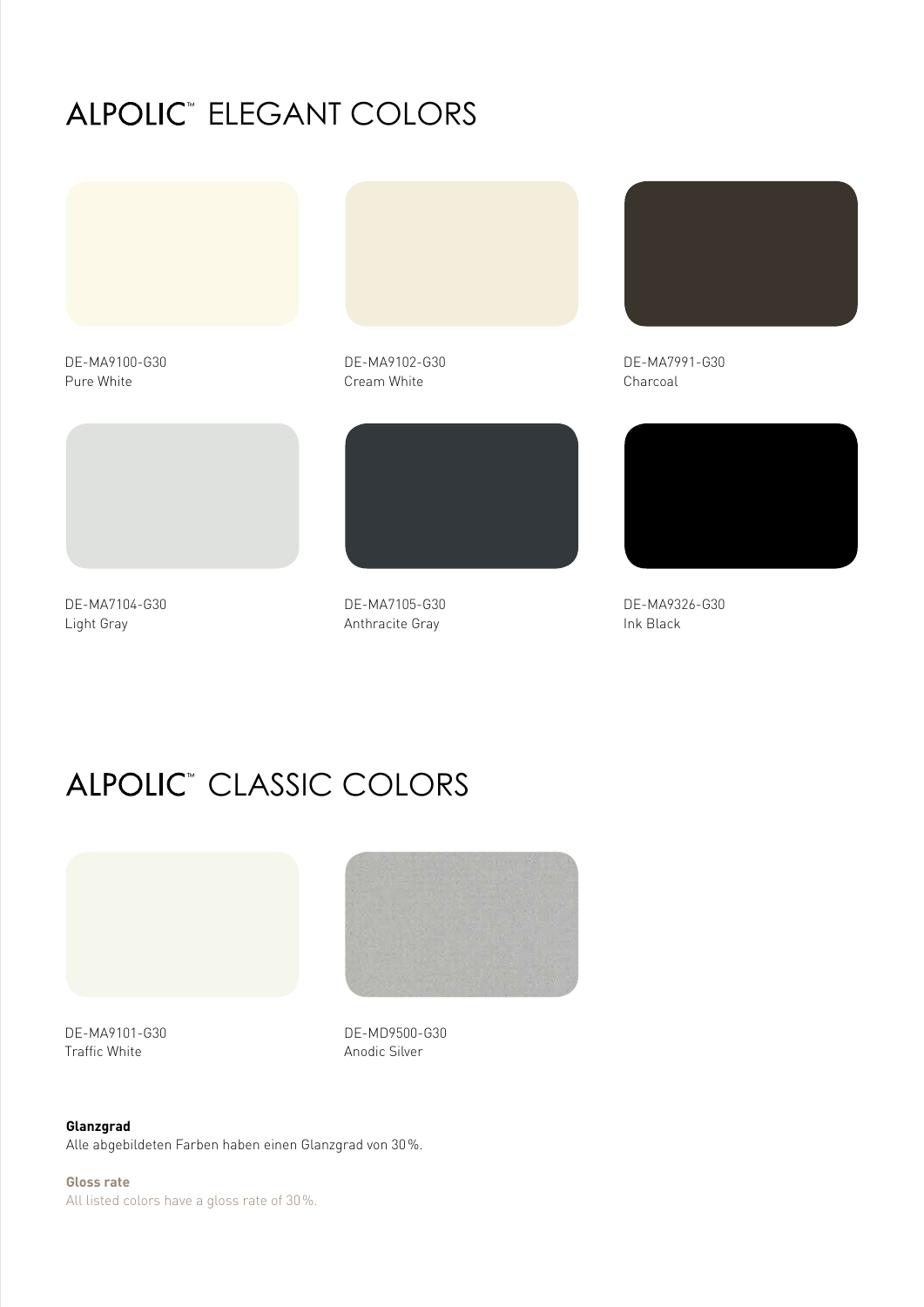

DE-MD9503-G30 Champagne Silver



DE-MD9504-G30 Bronze Metallic



DE-MD7502-G30 Gray Metallic



DE-MD9600-G30 Sunrise Silver



DE-MD9501-G30 Smoke Silver



DE-MD7505-G30 Deep Gray Metallic

#### **Hinweis:**

- Die in dieser Farbkarte abgebildeten Farben können geringfügig vom Endprodukt abweichen. Bitte vergleichen Sie die Farbe anhand eines Farbmusters.
- Die Farbtöne können bei verschiedenen Produktionschargen geringfügig variieren. Um ein einheitliches Farbbild zu gewährleisten empfehlen wir, die komplette Bestellung auf einmal abzugeben.
- Sollten Sie Materialien derselben Farbe aus unterschiedlichen Produktionschargen einsetzen, empfehlen wir, im Vorfeld mit unseren Verkaufsstellen Kontakt aufzunehmen.

#### **Note:**

- The colors displayed in this color chart may differ slightly from actual products. Confirm the color with the color sample.
- Colors may vary slightly between production lots. To ensure the color consistency, we recommend placing total requirement in one order.
- Should you use material of the same color from different production lots in one project, please make sure to consult our offices in advance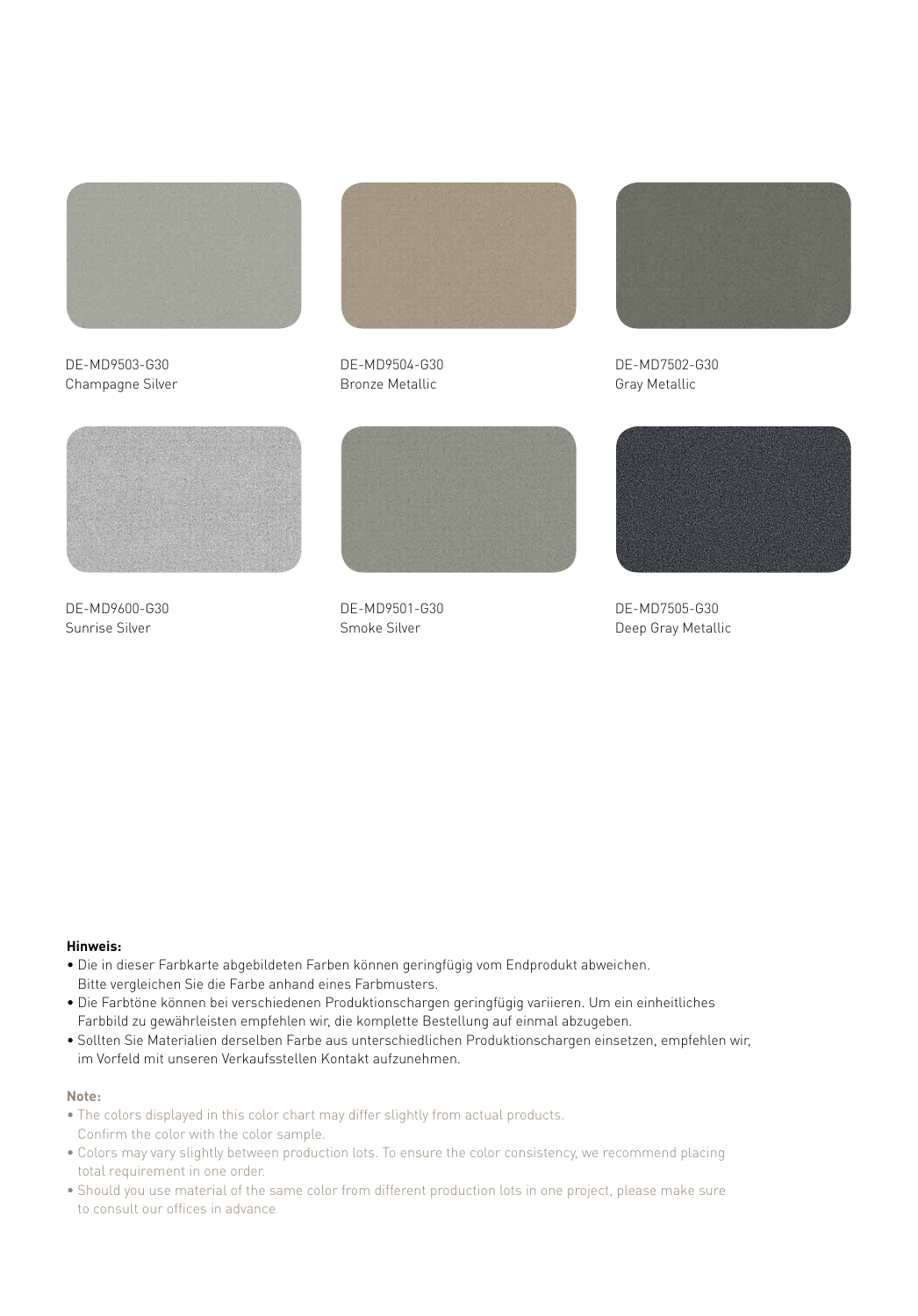